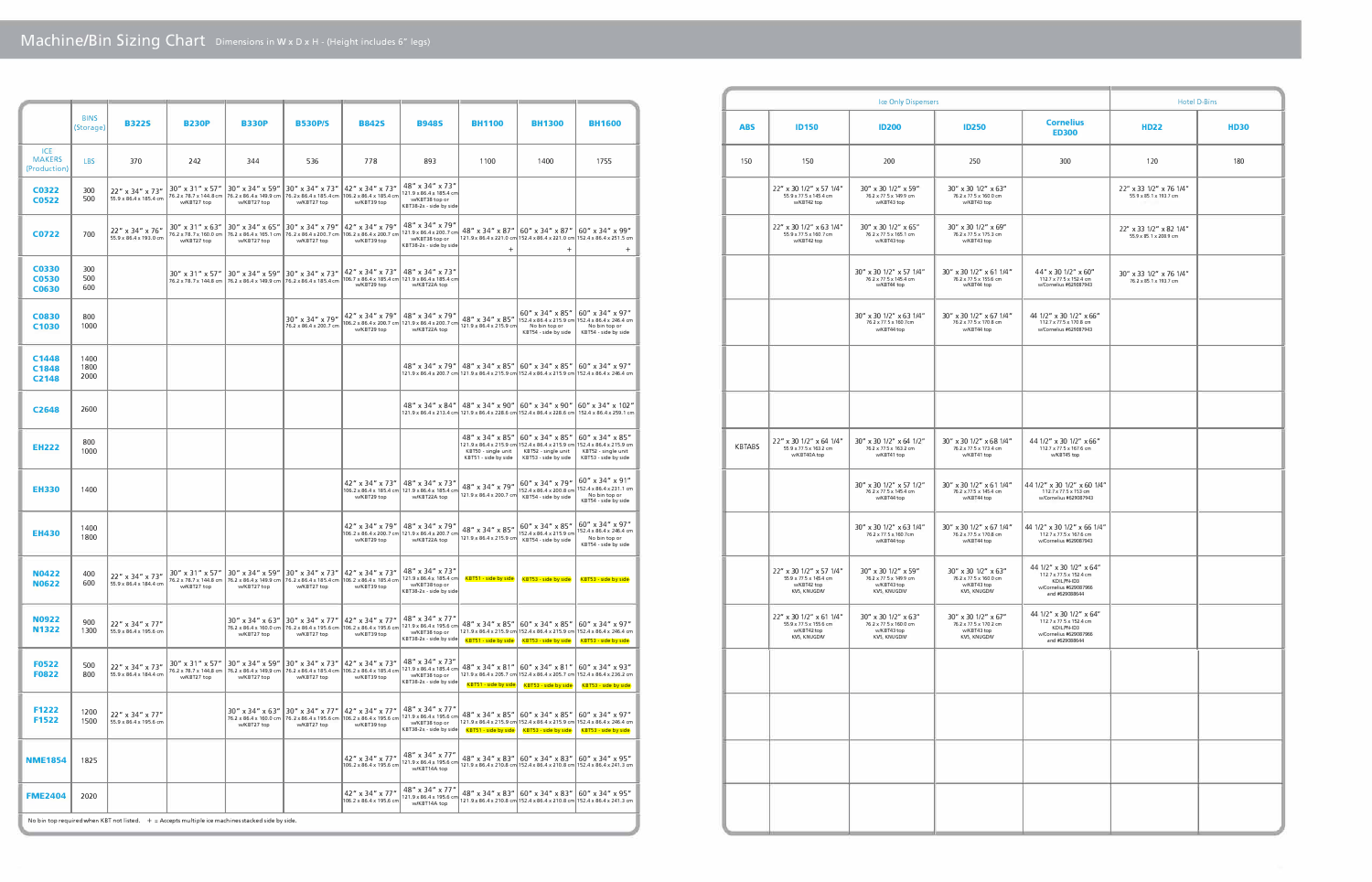| <b>Storage Bins</b>                  |                 |                                                        |                                                                         |                                                                                           |                                                 |                                                      |                                                       |                                                   |                                                                                  |                                                                            |                                                                                   |                                                       | <b>Ice Only Dispensers</b>            |                                                                              |               |                                                   |                                                                                                                                | <b>Hotel D-Bins</b>                                                                                                        |                                                                                                                                                                                                                                  |                                        |                                                        |
|--------------------------------------|-----------------|--------------------------------------------------------|-------------------------------------------------------------------------|-------------------------------------------------------------------------------------------|-------------------------------------------------|------------------------------------------------------|-------------------------------------------------------|---------------------------------------------------|----------------------------------------------------------------------------------|----------------------------------------------------------------------------|-----------------------------------------------------------------------------------|-------------------------------------------------------|---------------------------------------|------------------------------------------------------------------------------|---------------|---------------------------------------------------|--------------------------------------------------------------------------------------------------------------------------------|----------------------------------------------------------------------------------------------------------------------------|----------------------------------------------------------------------------------------------------------------------------------------------------------------------------------------------------------------------------------|----------------------------------------|--------------------------------------------------------|
| ICE <sup>1</sup>                     | BINS<br>(Storag | <b>HTB250</b>                                          | <b>HTB350</b>                                                           | <b>HTB555</b>                                                                             | <b>BH360</b>                                    | <b>BH550</b>                                         | <b>BH801S-A</b>                                       | <b>BH900</b>                                      | <b>BH1100</b>                                                                    | <b>BH1300</b>                                                              | <b>BH1600</b>                                                                     | <b>SB480</b>                                          | <b>SBX470</b>                         | $\frac{1}{(SR480)}$ SBX215                                                   | <b>ABS</b>    | <b>ID150</b>                                      | <b>ID200</b>                                                                                                                   | <b>ID250</b>                                                                                                               | <b>Cornelius</b><br><b>ED300</b>                                                                                                                                                                                                 | <b>HD22</b>                            | <b>HD30</b>                                            |
| <b>MAKERS</b><br>(Production)        |                 | 250                                                    | 350                                                                     | 535                                                                                       | 374                                             | 520                                                  | 740                                                   | 940                                               | 1100                                                                             | 1400                                                                       | 1755                                                                              | 485                                                   | 470                                   | Extension)<br>215                                                            | 150           | 150                                               | 200                                                                                                                            | 250                                                                                                                        | 300                                                                                                                                                                                                                              | 120                                    | 180                                                    |
| C0322<br>C0522                       | 300<br>500      | 30"x31½"x51½<br>76.2x80.0x130.8 cm<br>w/KBT27 top      | 30"x311/2"x581/2"<br>76.2x80.0x148.6 cm<br>w/KBT27 top                  | 30"x341/2"x731/2<br>76.2x87.6x186.7 cm<br>w/KBT27 top                                     | 22"x31"x73'<br>55.9x78.7x185.4 cr               | 30"x311/2"x73"<br>76.2x80.0x1 85.4 cm<br>w/KBT27 top |                                                       |                                                   | 48"x34"x81'<br>121.9x86.4x205.7 cm                                               | $0''$ x34"x81'<br>4x86.4x205.7 cm                                          | 60"x34"x93"<br>152.4x86.4x236.2 cm                                                |                                                       |                                       |                                                                              |               | 22"x30½"x57¼<br>55.9x77.5x145.4 am<br>w/KBT42 top | 30"x301/2"x59" 30"x301/2"x63"<br>W/KBT43 top   w/KBT43 top                                                                     | 76.2x77.5x149.9 cm 76.2x77.5x160.0 cm                                                                                      |                                                                                                                                                                                                                                  | 22"x33½"x76¼<br>55.9x85.1x193.7 cm     |                                                        |
| C0330                                | 300             |                                                        |                                                                         |                                                                                           |                                                 |                                                      |                                                       |                                                   |                                                                                  |                                                                            |                                                                                   |                                                       |                                       |                                                                              |               |                                                   |                                                                                                                                |                                                                                                                            |                                                                                                                                                                                                                                  |                                        |                                                        |
| C0530                                | 500             | 30"x31½"x51½"<br>76.2x80.0x130.8 cm                    | 30"x311/2"x581/2"<br>76.2x80.0x148.6 cm                                 | $30''$ x341/2 $''$ x731/2<br>76.2x87.6x186.7 cm                                           |                                                 | 30"x311/2"x73'<br>76,2x80.0x185.4 cm                 | 42"x311/2"x73"<br>106.7x80.0x185.4 cm                 | 48"x34"x73"<br>121.9x85.7x185.4 cm                |                                                                                  |                                                                            |                                                                                   |                                                       |                                       |                                                                              |               |                                                   |                                                                                                                                | 30"x30½"x57¼" 30"x30½"x61¼"   44½"x30½"x60                                                                                 | 76.2x77.5x145.4 cm 76.2x77.5x155.6 cm 112.7x77.5x152.4 cm                                                                                                                                                                        |                                        | 30"x331/2"x761/4"<br>76.2x85.1x193.7 cm                |
| C <sub>0630</sub>                    | 600             |                                                        |                                                                         |                                                                                           |                                                 |                                                      | w/KBT29 top                                           | w/KBT22 top                                       |                                                                                  |                                                                            |                                                                                   |                                                       |                                       |                                                                              |               |                                                   |                                                                                                                                | w/KBT44 top   w/KBT44 top                                                                                                  | w/Cornelius<br>629087943                                                                                                                                                                                                         |                                        |                                                        |
| C0830                                | 800             |                                                        |                                                                         | 30"x341/2"x791/2                                                                          |                                                 | 30"x311/2"x79"                                       | 42"x311/2"x79"                                        | 48"x34"x79"<br>121.9x85.7x200.7 cm                | 48"x34"x85"                                                                      | 0''x34''x85''<br>4x86.4x215.9 cm                                           | 60"x34"x97"<br>152.4x86.4x246.4 cm                                                |                                                       |                                       |                                                                              |               |                                                   | 30"x30½"x63¼" 30"x30½"x67¼                                                                                                     |                                                                                                                            | 44½″x30½″x66<br>12.7x77.5x167.6 cm                                                                                                                                                                                               |                                        |                                                        |
| C <sub>1030</sub>                    | 1000            |                                                        |                                                                         | 76.2x87.6x201.9 cm                                                                        |                                                 | 76,2x80.0x200.7 cm                                   | 106.7x80.0x200.7 cm<br>w/KBT29 top                    | w/KBT22 top                                       | 121.9x86.4x215.9 cm                                                              | No bintop or<br>54 - side by side                                          | No bin top or<br>KBT54 - side by side                                             |                                                       |                                       |                                                                              |               |                                                   |                                                                                                                                | 76.2x77.5x160.7 cm 76.2x77.5x170.8 cm<br>w/KBT44 top   w/KBT44 top                                                         | w/Cornelius<br>629087943                                                                                                                                                                                                         |                                        |                                                        |
| C1448                                | 1400            |                                                        |                                                                         |                                                                                           |                                                 |                                                      |                                                       |                                                   |                                                                                  |                                                                            |                                                                                   |                                                       |                                       |                                                                              |               |                                                   |                                                                                                                                |                                                                                                                            |                                                                                                                                                                                                                                  |                                        |                                                        |
| C <sub>1</sub> 848                   | 1800            |                                                        |                                                                         |                                                                                           |                                                 |                                                      |                                                       | 48"x34"x79"<br>121.9x85.7x200.7 cm                | 48"x34"x85"<br>121.9x86.4x215.9 cm                                               | 0''x34''x85''<br>4x86.4x215.9 cm                                           | 60''x34''x97''<br>152.4x86.4x246.4 cm                                             |                                                       |                                       |                                                                              |               |                                                   |                                                                                                                                |                                                                                                                            |                                                                                                                                                                                                                                  |                                        |                                                        |
| C <sub>2148</sub>                    | 2000            |                                                        |                                                                         |                                                                                           |                                                 |                                                      |                                                       |                                                   |                                                                                  |                                                                            |                                                                                   |                                                       |                                       |                                                                              |               |                                                   |                                                                                                                                |                                                                                                                            |                                                                                                                                                                                                                                  |                                        |                                                        |
| <b>CME686RLS</b><br><b>CME810RLS</b> | 600<br>800      | 30"x311/2"x571/2"<br>76.2x80.0x146.1 cm<br>w/KBT32 top | 30"x311/2"x641/2" 30"x341/2"x791/2"<br>76.2x80.0x163.8 cm<br>w/KBT32top | 76.2x87.6x201.9 cm<br>w/KBT32top                                                          | 22"x31"x79'<br>55.9x78.7x200.7 cm<br>w/KBT31top | 30"x311/2"x79"<br>76.2x80.0x200.7 cm<br>w/KBT32 top  | 42"x311/2"x79"<br>106.7x80.0x200.7 cm<br>w/KBT33top   | 48"x34"x79"<br>121.9x85.7x200.7 cm<br>w/KBT34 top | 48"x34"x84"<br>21.9x86.4x213.4 cm<br>KBT50 - single unit<br>KBT51 - side by side | 0''x34''x84''<br>4x86.4x213.4 cm<br>F52 – single unit<br>53 - side by side | 60"x34"x84"<br>152.4x86.4x213.4 cm<br>KBT52 - single unit<br>KBT53 - side by side |                                                       |                                       |                                                                              | <b>KBTABS</b> |                                                   |                                                                                                                                |                                                                                                                            | 2"x30½"x63¼" 30"x30½"x63¼" 30"x30½"x67¼" 44½"x30½"x65 22"x33½"x82¼"<br>55.9x77.5x160.7 cm 76.2x77.5x160.7 cm 76.2x77.5x170.8 cm 112.7x77.5x165.1 cm 55.9x85.1x208.9 cm<br>w/KBT40A top   w/KBT41 top   w/KBT41 top   w/KBT45 top | w/KBT36 top                            | 30"x331/2"x821/4"<br>76.2x85.1x208.9 cm<br>w/KBT32 top |
| <b>CME306</b>                        | 340             | 30"x311/2"x561/2"                                      | 30"x311⁄2"x631⁄2"                                                       | 30"x341/2"x781/2                                                                          | 22"x31"x78"                                     | 30"x311/2"x78'                                       |                                                       |                                                   | 48"x34"x84"                                                                      | $0''$ x34"x84"                                                             | 60"x34"x84"                                                                       |                                                       |                                       |                                                                              |               | 22″x30½″x62¼″                                     | 30"x301/2"x64" 30"x301/2"x68"                                                                                                  |                                                                                                                            |                                                                                                                                                                                                                                  |                                        |                                                        |
| <b>CME456</b>                        | 490             | 76.2x80.0x143.5 cm<br>w/KBT27 top                      | 76.2x80.0x161.3 cm<br>w/KBT27 top                                       | 76.2x87.6x199.4 cm<br>w/KBT27 top                                                         | 55.9x78.7x198.1 cn                              | 76.2x80.0x198.1 cm<br>w/KBT27 top                    |                                                       |                                                   | 121.9x86.4x213.4 cm                                                              | 4x86.4x213.4 cm                                                            | 152.4x86.4x213.4 cm                                                               |                                                       |                                       |                                                                              |               |                                                   | 55.9x77.5x158.1 cm 76.2x77.5x162.6 cm 76.2x77.5x172.7 cm<br>w/KBT42 top   w/KBT43 top   w/KBT43 top                            |                                                                                                                            |                                                                                                                                                                                                                                  | 22"x331⁄2"x811⁄4<br>55.9x85.1x206.4 cm |                                                        |
| <b>CME256</b>                        | 260             |                                                        |                                                                         |                                                                                           |                                                 |                                                      |                                                       |                                                   | 48"x34"x83"                                                                      |                                                                            |                                                                                   |                                                       |                                       |                                                                              |               |                                                   |                                                                                                                                |                                                                                                                            |                                                                                                                                                                                                                                  |                                        |                                                        |
| <b>CME506</b><br><b>CME656</b>       | 420<br>575      | 30"x311/2"x551/2"<br>76.2x80.0x141.0 cm                | 30″x31½″x62½″   30″x34½″x77½<br>76,2x80,0x158,8 cm                      | 76.2x87.6x196.9 cm                                                                        |                                                 | 30"x311/2"x77'<br>76.2x80.0x195.6 cm                 | 42"x311/2"x77'<br>106.7x80.0x195.6 cm                 | 48"x34"x77"<br>121.9x85.7x195.6 cm                | 21.9x86.4x210.8 cm<br>No bin top or                                              |                                                                            |                                                                                   |                                                       |                                       |                                                                              |               |                                                   |                                                                                                                                | 30"x30½"x61¼"  30"x30½"x65¼"   44½"x30½"x64<br>76.2x77 5x155.6 cm 76.2x77.5x165.7 cm 11 2.7x77.5x162.6 cm                  |                                                                                                                                                                                                                                  |                                        | 30″x33½″x80¼′<br>76.2x85.1x203.8 cm                    |
| <b>CME806</b>                        | 725             |                                                        |                                                                         |                                                                                           |                                                 |                                                      | w/KBT29 top                                           | w/KBT22 top                                       | KBT55-stacked                                                                    |                                                                            |                                                                                   |                                                       |                                       |                                                                              |               |                                                   |                                                                                                                                | w/KBT44 top   w/KBT44 top                                                                                                  | w/Cornelius<br>#08026                                                                                                                                                                                                            |                                        |                                                        |
| <b>CME1056</b>                       | 900             |                                                        |                                                                         |                                                                                           |                                                 |                                                      |                                                       |                                                   |                                                                                  | 0''x34''x84''                                                              | 60"x34"x96"                                                                       |                                                       |                                       |                                                                              |               |                                                   |                                                                                                                                |                                                                                                                            |                                                                                                                                                                                                                                  |                                        |                                                        |
|                                      |                 |                                                        |                                                                         | 30"x341/2"x781/2<br>76.2x87.6x199.4 cm                                                    |                                                 | 30"x311/2"x78"<br>76.2x80.0x198.1 cm                 | 42"x311/2"x78"<br>06.7x80.0x198.1 cm<br>w/KBT29 top   | 48"x34"x78"<br>121.9x85.7x198.1 cm<br>w/KBT22 top | 48"x34"x84"<br>21.9x86.4x213.4 cm<br>No bin top or<br>KBT55 - stacked            | 4x86.4x213.4 cm<br>No bintop or<br>3T56 - stacked<br>54 - side by side     | 152.4x86.4x243.8 cm<br>No bin top or<br>KBT56-stacked<br>KBT54 - side by side     |                                                       |                                       |                                                                              |               |                                                   |                                                                                                                                | 30"x301⁄2"x621⁄4" 30"x301⁄2"x661⁄4" 441⁄2"x301⁄2"x65<br>76.2x77.5x158.1 cm 76.2x77.5x168.3 cm<br>w/KBT44 top   w/KBT44 top | 112.7x77.5x165.1 cm<br>w/Cornelius<br>#08027                                                                                                                                                                                     |                                        |                                                        |
| <b>CME1386RLS</b>                    | 1200            |                                                        |                                                                         |                                                                                           |                                                 |                                                      | 42"x311/2"x78'                                        | 48"x34"x78"                                       |                                                                                  | 0″x34″x84″                                                                 | $60''$ x34"x96"                                                                   |                                                       |                                       |                                                                              |               |                                                   |                                                                                                                                | 30"x30½"x62¼" 30"x30½"x66¼"                                                                                                | 441/2"x301/2"x65                                                                                                                                                                                                                 |                                        |                                                        |
| <b>CME1686RLS</b>                    | 1600            |                                                        |                                                                         |                                                                                           |                                                 |                                                      | 06.7x80.0x198.1 cm<br>w/KBT29 top                     | 121.9x85.7x198.1 cm<br>w/KBT22 top                | 48"x34"x84"<br>121.9x86.4x213.4 cm                                               | 4x86.4x213.4 cm<br>No bintop or<br>54 - side by side                       | 152.4x86.4x243.8 cm<br>No bin top or<br>KBT54 - side by side                      |                                                       |                                       |                                                                              |               |                                                   |                                                                                                                                | 76.2x77.5x158.1 cm 76.2x77.5x168.3 cm<br>w/KBT44 top   w/KBT44 top                                                         | 112.7x77.5x165.1 cm<br>w/Cornelius                                                                                                                                                                                               |                                        |                                                        |
| <b>CME2086RLS</b>                    | 1800            |                                                        |                                                                         |                                                                                           |                                                 |                                                      |                                                       |                                                   |                                                                                  |                                                                            |                                                                                   |                                                       |                                       |                                                                              |               |                                                   |                                                                                                                                |                                                                                                                            | #08027                                                                                                                                                                                                                           |                                        |                                                        |
| <b>CME1356</b>                       | 1275            |                                                        |                                                                         |                                                                                           |                                                 |                                                      |                                                       |                                                   |                                                                                  | $0''$ x34 $''$ x84 $''$                                                    | 60''x34''x96''                                                                    |                                                       |                                       |                                                                              |               |                                                   |                                                                                                                                |                                                                                                                            |                                                                                                                                                                                                                                  |                                        |                                                        |
| <b>CME1656</b><br><b>CME1856</b>     | 1470<br>1694    |                                                        |                                                                         |                                                                                           |                                                 |                                                      |                                                       | 48"x34"x78"<br>121.9x85.7x198.1 cm                | 48"x34"x84"<br>121.9x86.4x213.4 cm                                               | 4x86.4x213.4 cm<br>No bintop or                                            | 152.4x86.4x243.8 cm<br>No bin top or                                              |                                                       |                                       |                                                                              |               |                                                   |                                                                                                                                |                                                                                                                            |                                                                                                                                                                                                                                  |                                        |                                                        |
| <b>CME2006</b>                       | 1760            |                                                        |                                                                         |                                                                                           |                                                 |                                                      |                                                       |                                                   |                                                                                  | 3T57 – stacked                                                             | KBT57 - stacked                                                                   |                                                       |                                       |                                                                              |               |                                                   |                                                                                                                                |                                                                                                                            |                                                                                                                                                                                                                                  |                                        |                                                        |
| <b>NME454*</b>                       | 420             |                                                        |                                                                         |                                                                                           |                                                 |                                                      |                                                       |                                                   |                                                                                  |                                                                            |                                                                                   |                                                       |                                       |                                                                              |               |                                                   | 22"x30½"x61¼"   30"x30½"x63"   30"x30½"x67"                                                                                    |                                                                                                                            |                                                                                                                                                                                                                                  |                                        |                                                        |
| <b>NME654*</b><br><b>NME954*</b>     | 605<br> 925     |                                                        | 30"x311/2"x621/2" 30"x341/2"x771/2"                                     | 76.2x80.0x158.8 cm 76.2x87.6x196.9 cm<br>w/KBT14A top   w/KBT14A top   55.9x78.7x195.6 cm | 22"x31"x77"                                     | 30"x311/2"x77"<br>76.2x80.0x1 95.6 cm                | 42"x311/2"x77"<br>106.7x80.0x195.6 cm                 | 48"x34"x77"<br>121.9x85.7x195.6 cm                | 48"x34"x83"<br>121.9x86.4x210.8 cm                                               | 0''x34''x83''<br>4x86.4x210.8 cm                                           | 60"x34"x95"<br>152.4x86.4x241.3 cm                                                | 42"x33"x661/2"<br>06.7x83.8x168.9 cm                  | 42"x33"x941/2" 42"x33"x1073/4"        | 106.7x83.8x240.0 cm   106.7x83.8x273.7 cm                                    |               |                                                   | 55.9x77.5x155.6 cm 76.2x77.5x1600 cm 76.2x77.5x170.2 cm<br>w/KBT42 top   w/KBT46 top <sup>++</sup>   w/KBT46 top <sup>++</sup> |                                                                                                                            |                                                                                                                                                                                                                                  |                                        |                                                        |
| <b>NME1254RL</b>                     |                 |                                                        |                                                                         |                                                                                           |                                                 | w/KBT14A top                                         | w/KBT28 top                                           | w/KBT24 top                                       |                                                                                  |                                                                            |                                                                                   | w/KBT18C top                                          |                                       |                                                                              |               | KNUGDIV <sup>+</sup>                              | $KDIL-N-ID2+$                                                                                                                  | $KDIL-N-ID2+$                                                                                                              |                                                                                                                                                                                                                                  |                                        |                                                        |
| NME1254**                            | 1110            |                                                        |                                                                         | 30"x341/2"x771/2<br>76.2x87.6x1 96.9 cm                                                   |                                                 | 30"x311/2"x77"<br>76.2x80.0x1 95.6 cm                | 42"x311/2"x77"<br>106.7x80.0x195.6 cm<br>w/KBT29 top  | 48"x34"x77"<br>121.9x85.7x195.6 cm<br>w/KBT22 top | 48"x34"x83"<br>121.9x86.4x210.8 cm                                               | 0''x34''x83''<br>4x86.4x210.8 cm<br>No bintop or<br>'54 - side by side     | 60''x34''x95'<br>152.4x86.4x241.3 cm<br>No bin top or<br>KBT54 - side by side     | 42"x33"x661/2"<br>106.7x83.8x168.9 cm<br>w/KBT18C top | 42"x33"x941/2"<br>106.7x83.8x240.0 cm | 42"x33"x10734"<br>106,7x83,8x273,7 cm                                        |               |                                                   |                                                                                                                                | 30"x30½"x61¼" 30"x30½"x65¼"<br>16.2x77.5x155.6 cm<br>16.2x77.5x165.7 cm<br>W/KBT44 top<br>KDIL-N-ID2*<br>KNUGDIV* KNUGDIV* |                                                                                                                                                                                                                                  |                                        |                                                        |
| <b>NME1854</b>                       | 1825            |                                                        |                                                                         |                                                                                           |                                                 |                                                      | 42"x311/2"x77"                                        | 48"x34"x77"                                       | 48"x34"x83"                                                                      | 0″x34″x83″                                                                 | 60"x34"x95"                                                                       | 42"x33"x661/2"                                        |                                       | 42"x33"x941/2" 42"x33"x1073/4"                                               |               |                                                   |                                                                                                                                |                                                                                                                            |                                                                                                                                                                                                                                  |                                        |                                                        |
| <b>NME2504</b>                       | 2660            |                                                        |                                                                         |                                                                                           |                                                 |                                                      | 106.7x80.0x195.6 cm                                   | 121.9x85.7x195.6 cm<br>w/KBT14A top               | 121.9x86.4x210.8 cm                                                              | 4x86.4x210.8 cm                                                            | 152.4x86.4x241.3 cm                                                               | 106.7x83.8x168.9 cm<br>w/KBT18C top                   | 106.7x83.8x240.0 cm                   | 106.7x83.8x273.7 cm                                                          |               |                                                   |                                                                                                                                |                                                                                                                            |                                                                                                                                                                                                                                  |                                        |                                                        |
| <b>MFE400</b>                        | 410             | 30"x311/2"x50"<br>76.2x80.0x1 27.0 cm<br>w/KBT20A top  | 30"x311/2"x57"                                                          | 30"x341/2"x72"<br>76.2x80.0x144.8 cm 76.2x87.6x182.9 cm<br>w/KBT20A top   w/KBT20A top    |                                                 | 30"x31½"x71½"<br>76.2x80.0x181.6 cm<br>w/KBT20A top  | 42"x311/2"x73"<br>106.7x80.0x185.4 cm<br>w/KBT15B top |                                                   |                                                                                  |                                                                            |                                                                                   | 42"x33"x61"<br>106.7x83.8x154.9 cm<br>w/KBT18C top    | 42"x33"x89"                           | $142''$ x33"x1021/4"<br>106.7x83.8x226.1 cm   106.7x83.8x259.7 cm            |               |                                                   |                                                                                                                                |                                                                                                                            |                                                                                                                                                                                                                                  |                                        |                                                        |
| <b>FME504*</b>                       | 450             |                                                        |                                                                         |                                                                                           |                                                 |                                                      |                                                       |                                                   |                                                                                  |                                                                            |                                                                                   |                                                       |                                       |                                                                              |               |                                                   |                                                                                                                                |                                                                                                                            |                                                                                                                                                                                                                                  |                                        |                                                        |
| <b>FME804*</b>                       | 650             |                                                        |                                                                         | 30"x31½"x62½"   30"x34½"x77½"<br>76.2x80.0x158.8 cm 76.2x87.6x196.9 cm                    | 22"x31"x77"                                     | 30"x311/2"x77"<br>76.2x80.0x195.6 cm                 | 42"x311/2"x77"<br>106.7x80.0x195.6 cm                 | 48"x34"x77"*                                      | 48"x34"x83"                                                                      | 0''x34'x83''                                                               | 60''x34''x95''                                                                    | 42"x33"x66½"<br>106.7x83.8x168.9 cm                   | 42"x33"x941/2" 42"x33"x10734"         |                                                                              |               |                                                   |                                                                                                                                |                                                                                                                            |                                                                                                                                                                                                                                  |                                        |                                                        |
| <b>FME1204*</b><br><b>FME1504RL</b>  | 1010            |                                                        |                                                                         | w/KBT14A top   w/KBT14A top                                                               | 55.9x78.7x195.6 cm                              | w/KBT14A top                                         | w/KBT28 top                                           | 121.9x85.7x195.6 cm                               | 121.9x86.4x210.8 cm                                                              | 4x86.4x210.8 cm                                                            | 152.4x86.4x241.3 cm                                                               | w/KBT18C top                                          |                                       | 106.7x83.8x240.0 cm   106.7x83.8x273.7 cm                                    |               |                                                   |                                                                                                                                |                                                                                                                            |                                                                                                                                                                                                                                  |                                        |                                                        |
| <b>FME1504**</b>                     | 1220            |                                                        |                                                                         |                                                                                           |                                                 |                                                      | 42"x311/2"x77"                                        | 48"x34"x77"                                       |                                                                                  | 0''x34''x83''                                                              | 6 <sup>®</sup> x34 <sup>®</sup> x95 <sup>®</sup>                                  | 42"x33"x661/2"                                        |                                       |                                                                              |               |                                                   |                                                                                                                                |                                                                                                                            |                                                                                                                                                                                                                                  |                                        |                                                        |
|                                      |                 |                                                        |                                                                         | 30"x341/2"x771/2"<br>76.2x87.6x196.9 cm                                                   |                                                 | 30"x311/2"x77"<br>76.2x80.0x195.6 cm                 | 106.7x80.0x195.6 cm<br>w/KBT29 top                    | 121.9x85.7x195.6cm<br>w/KBT22 top                 | 48"x34"x83"<br>121.9x86.4x210.8 cm                                               | 4x86.4x210.8 cm<br>No bintop or<br>54 - side by side                       | 152.4x86.4x241.3 cm<br>No bin top or<br>KBT54 - side by side                      | 106.7x83.8x168.9 cm<br>w/KBT18C top                   |                                       | 42"x33"x941/2"   42"x33"x10734"<br>106.7x83.8x240.0 cm   106.7x83.8x273.7 cm |               |                                                   |                                                                                                                                |                                                                                                                            |                                                                                                                                                                                                                                  |                                        |                                                        |
| <b>FME2404</b>                       | 2020            |                                                        |                                                                         |                                                                                           |                                                 |                                                      | 42"x311/2"x77"                                        | 48"x34"x77"<br>121.9x85.7x195.6cm                 | 48"x34"x83"                                                                      | 0''x34''x83''                                                              | $60''$ x34"x95"                                                                   | 42"x33"x66½"<br>106.7x83.8x168.9 cm                   |                                       | 42"x33"x941/2" 42"x33"x10734"                                                |               |                                                   |                                                                                                                                |                                                                                                                            |                                                                                                                                                                                                                                  |                                        |                                                        |
| <b>FME3004</b>                       | 2890            |                                                        |                                                                         |                                                                                           |                                                 |                                                      | 106.7x80.0x195.6 cm                                   | w/KBT14A top                                      | 121.9x86.4x210.8 cm                                                              | 4x86.4x210.8 cm                                                            | 152.4x86.4x241.3 cm                                                               | w/KBT18C top                                          | 106.7x83.8x240.0 cm                   | 106.7x83.8x273.7 cm                                                          |               |                                                   |                                                                                                                                |                                                                                                                            |                                                                                                                                                                                                                                  |                                        |                                                        |
|                                      |                 |                                                        |                                                                         |                                                                                           |                                                 |                                                      |                                                       |                                                   |                                                                                  |                                                                            |                                                                                   |                                                       |                                       |                                                                              |               |                                                   |                                                                                                                                |                                                                                                                            |                                                                                                                                                                                                                                  |                                        |                                                        |

No Bin Top required when KBT not listed. s= Accepts multiple ice machines stacked side by side, \*= Use KBT25 when stacking two units side by side on BH900, \*\*= FME1504's and NME1254's must be wa cooled or remote air-cooled

© 2007 Scotsman I ce Systems.



SIS-PL-ALL-COM-US7<br>10M3/07

## **A**rchi**v**e**d**

## Machine/Bin Sizing Chart Dimensions in W x D x H - (height includes 6" legs)